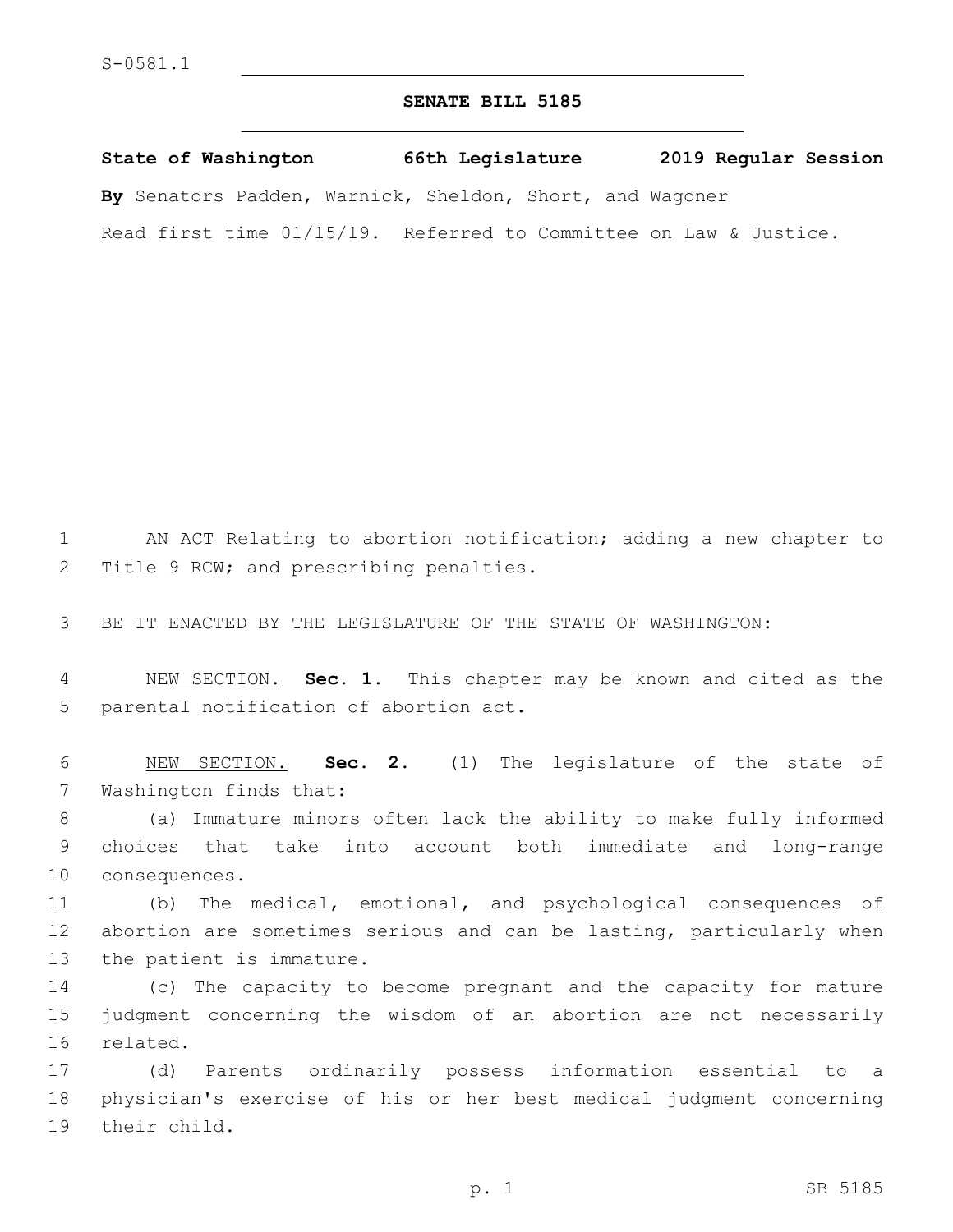(e) Parents who are aware that their minor daughter has had an abortion may better ensure that she receives adequate medical 3 attention after her abortion.

 (f) Parental consultation is usually desirable and in the best 5 interests of the minor.

 (2) The legislature's purpose in enacting this chapter is to further the important and compelling state interests of:

8 (a) Protecting minors against their own immaturity;

 (b) Fostering family unity and preserving the family as a viable 10 social unit;

 (c) Protecting the constitutional rights of parents to rear 12 children who are members of their household;

(d) Reducing teenage pregnancy and abortion; and

 (e) Allowing for judicial bypasses of parental notification to be 15 made only in exceptional or rare circumstances.

NEW SECTION. **Sec. 3.** For purposes of this chapter:

(1) "Abortion" means abortion as defined in RCW 9.02.170.

 (2) "Actual notice" means the giving of notice directly, in 19 person, or by telephone.

 (3) "Coercion" means restraining or dominating the choice of a pregnant minor by force, threat of force, or deprivation of food and 22 shelter.

 (4) "Constructive notice" means notice by certified mail to the last known address of the parent or guardian with delivery deemed to have occurred forty-eight hours after the certified notice is mailed.

(5) "Department" means the department of health.

 (6) "Emancipated minor" means any person under eighteen years of age who is or has been married or who has been legally emancipated.

 (7) "Incompetent person" means a person who has been adjudged a person with a disability and has had a guardian appointed for her 31 under Title 11 RCW.

 (8) "Medical emergency" means a condition that, on the basis of the physician's good-faith clinical judgment, complicates the medical condition of a pregnant minor so as to necessitate the immediate abortion of her pregnancy to avert her death or for which a delay will create serious risk of substantial and irreversible impairment 37 of a major bodily function.

 (9) "Neglect" means the failure of a parent or legal guardian to supply a minor with necessary food, clothing, shelter, or medical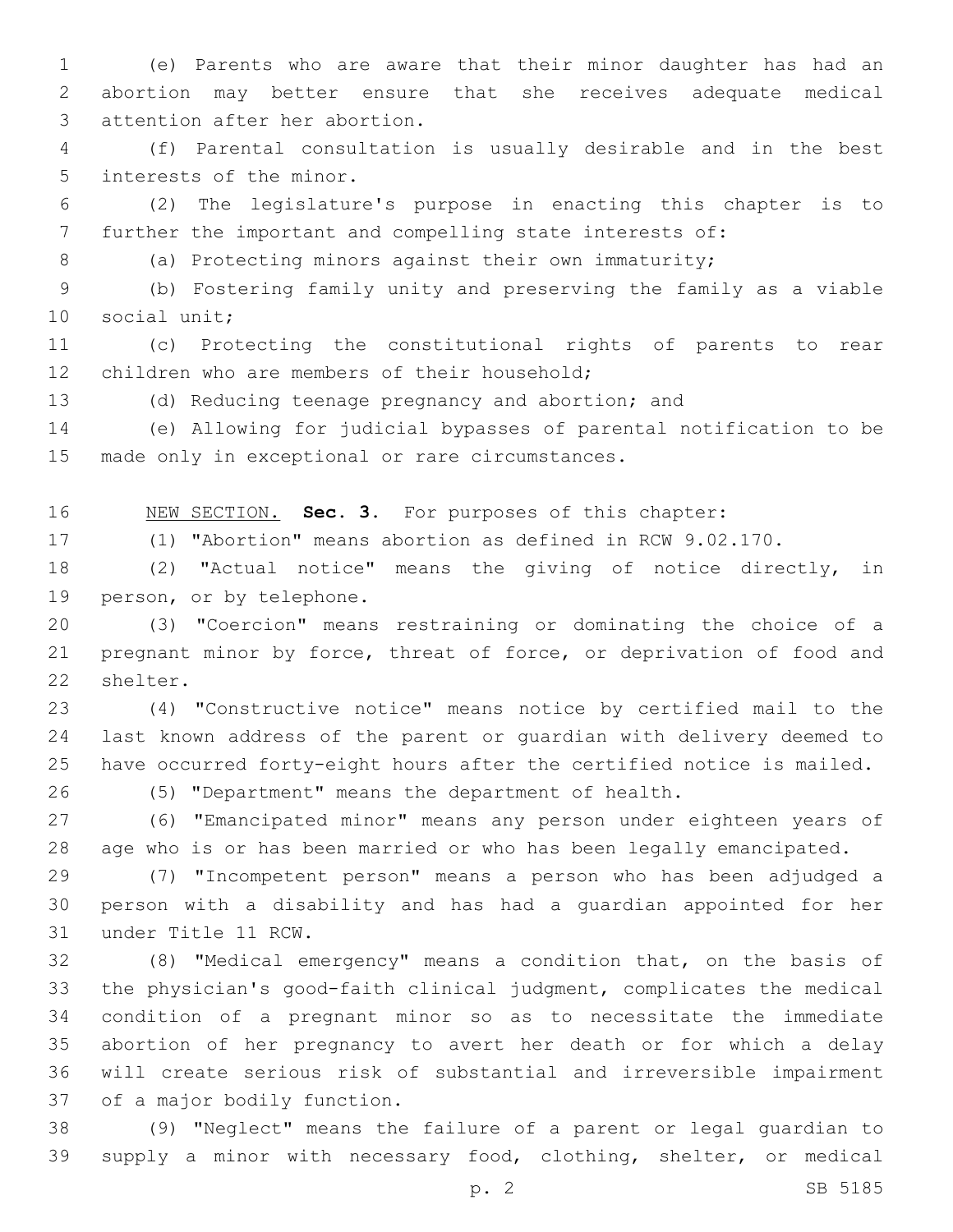care when reasonably able to do so or the failure to protect a minor from conditions or actions that imminently and seriously endanger the minor's physical or mental health when reasonably able to do so.

 (10) "Physical abuse" means any physical injury intentionally inflicted by a parent or legal guardian on a minor.

 (11) "Physician," "attending physician," or "referring physician" means a person licensed to practice medicine in this state, and includes medical doctors and doctors of osteopathy.

 (12) "Pregnant minor" means a woman who is pregnant, less than eighteen years of age, and not emancipated, or who has been adjudged 11 an incompetent person under Title 70 or 71 RCW.

 (13) "Sexual abuse" means any sexual contact or sexual intercourse as defined in RCW 9A.44.010 committed against a pregnant 14 minor by a parent or legal guardian.

 NEW SECTION. **Sec. 4.** A person must not perform an abortion upon a pregnant minor unless that person has given at least forty-eight hours actual notice to one parent or the legal guardian of the pregnant minor of his or her intention to perform the abortion. The notice may be given by a referring physician. The person who performs the abortion must receive the written statement of the referring physician certifying that the referring physician has given notice to the parent or legal guardian of the pregnant minor who is to receive the abortion. If actual notice is not possible after a reasonable 24 effort, the person or his or her agent must give forty-eight hours constructive notice.

 NEW SECTION. **Sec. 5.** Notice is not required under section 4 of this act if:

 (1) The attending physician certifies in the pregnant minor's medical record that a medical emergency exists and there is insufficient time to provide the required notice; or

 (2) Notice is waived in writing by the person who is entitled to 32 notice; or

(3) Notice is waived under section 8 of this act.

 NEW SECTION. **Sec. 6.** A parent, legal guardian, or any other person must not coerce a pregnant minor to have an abortion performed. If a pregnant minor is denied financial support by the pregnant minor's parents or legal guardian due to the pregnant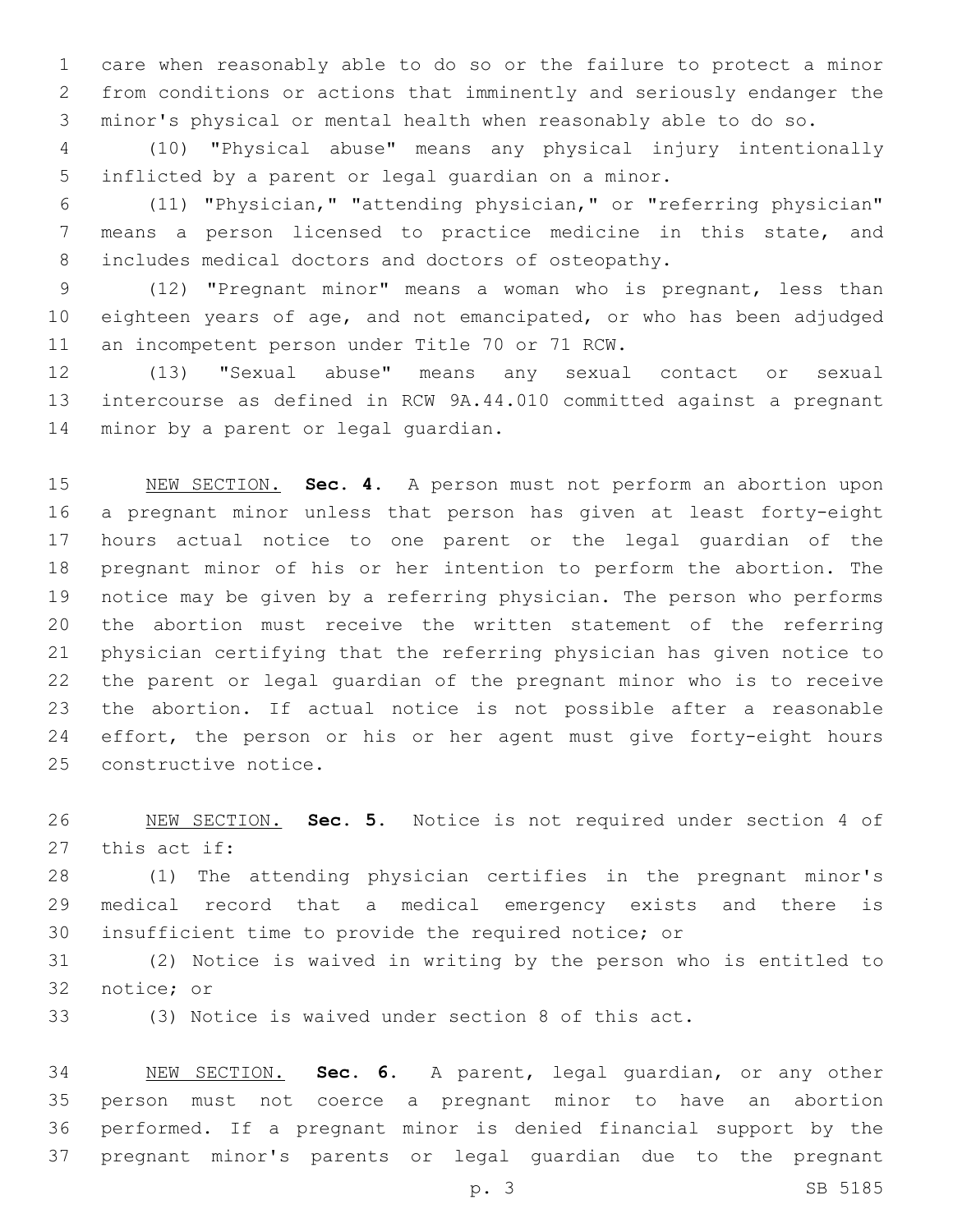minor's refusal to have an abortion, the pregnant minor is deemed emancipated for the purposes of eligibility for public assistance benefits, except that the benefits may not be used to obtain an abortion.4

 NEW SECTION. **Sec. 7.** A monthly report indicating the number of notices issued under this chapter, the number of times in which exceptions were made to the notice requirement under this chapter, the type of exception, the pregnant minor's age, and the number of prior pregnancies and prior abortions of the pregnant minor must be filed with the department on forms prescribed by the department. Patient names must not be used on the forms. A compilation of the data reported must be made by the department on an annual basis and be available to the public.

 NEW SECTION. **Sec. 8.** (1) The requirements and procedures under this section are available to a pregnant minor whether or not she is a resident of this state.

 (2) A pregnant minor may petition any superior court for a waiver of the notice requirement and may participate in proceedings on her own behalf. The petition must include a statement that the pregnant minor is pregnant and is unemancipated. The petition must also include a statement that notice has not been waived and that the pregnant minor wishes to abort without giving notice under this 23 chapter. The court must appoint a quardian ad litem for her. Any guardian ad litem appointed under this chapter must maintain the confidentiality of the proceedings. The superior court must advise her that she has a right to court-appointed counsel and provide her 27 with counsel upon her request.

 (3) Court proceedings under this section must be confidential and ensure the anonymity of the pregnant minor. All court proceedings under this section must be sealed. A pregnant minor has the right to file her petition in the superior court using a pseudonym or using solely her initials. All documents related to the petition must be confidential and not be made available to the public. These proceedings must be given precedence over other pending matters to the extent necessary to ensure that the court reaches a decision promptly. The court must rule, and issue written findings of fact and conclusions of law, within forty-eight hours of the time that the petition was filed, except that the forty-eight hour limitation may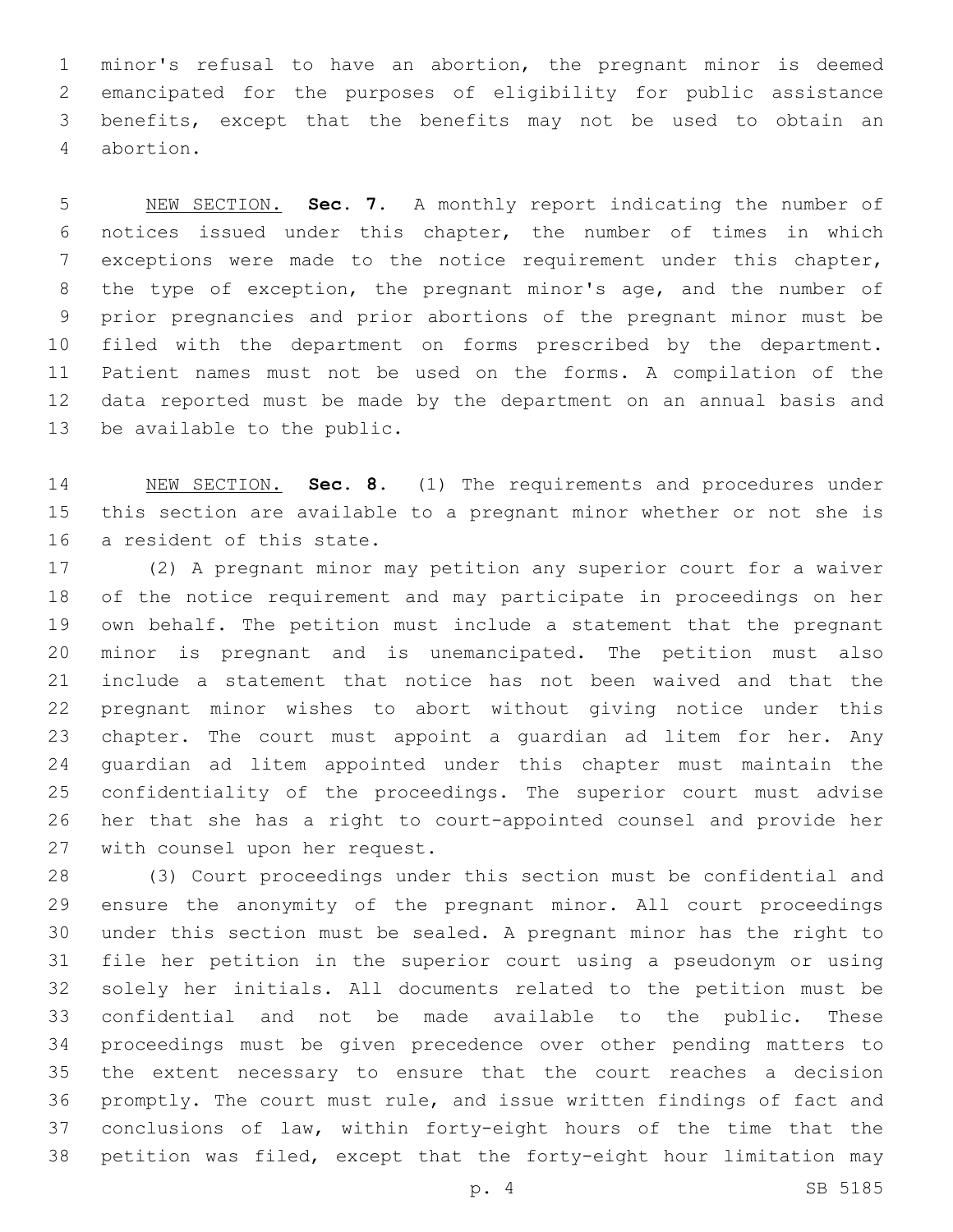be extended at the request of the pregnant minor. If the court fails to rule within the forty-eight hour period and an extension was not requested, then the petition is deemed to have been granted, and the 4 notice requirement must be waived.

 (4) If the court finds, by clear and convincing evidence, that the pregnant minor is both sufficiently mature and well-informed to decide whether to have an abortion, the court must issue an order authorizing the pregnant minor to consent to the performance or inducement of an abortion without the notification of a parent or guardian and the court must execute the required forms. If the court does not make the finding specified in this subsection or subsection (5) of this section, it must dismiss the petition.

 (5) If the court finds, by clear and convincing evidence, that the pregnant minor is the victim of physical or sexual abuse by one 15 or both of her parents or her legal guardian, or that the notification of a parent or guardian is not in the best interest of the pregnant minor, the court must issue an order authorizing the pregnant minor to consent to the performance or inducement of an abortion without the notification of a parent or guardian. If the court does not make the finding specified in this subsection or subsection (4) of this section, it must dismiss the petition.

 (6) A court that conducts proceedings under this section must issue written and specific factual findings and legal conclusions supporting its decision and order that a confidential record of the evidence and the judge's findings and conclusions be maintained. At the hearing, the court must hear evidence relating to the emotional development, maturity, intellect, and understanding of the pregnant 28 minor.

 (7) An expedited confidential appeal must be available, as the supreme court provides by rule, to any pregnant minor to whom the superior court denies a waiver of notice. An order authorizing an abortion without notice must not be subject to appeal.

 (8) No filing fees are required of any pregnant minor who petitions a court for a waiver of parental notification under this section at either the trial or the appellate level.

 NEW SECTION. **Sec. 9.** The supreme court is respectfully requested to establish rules to ensure that proceedings under this chapter are handled in an expeditious and confidential manner and to satisfy the requirements of federal courts.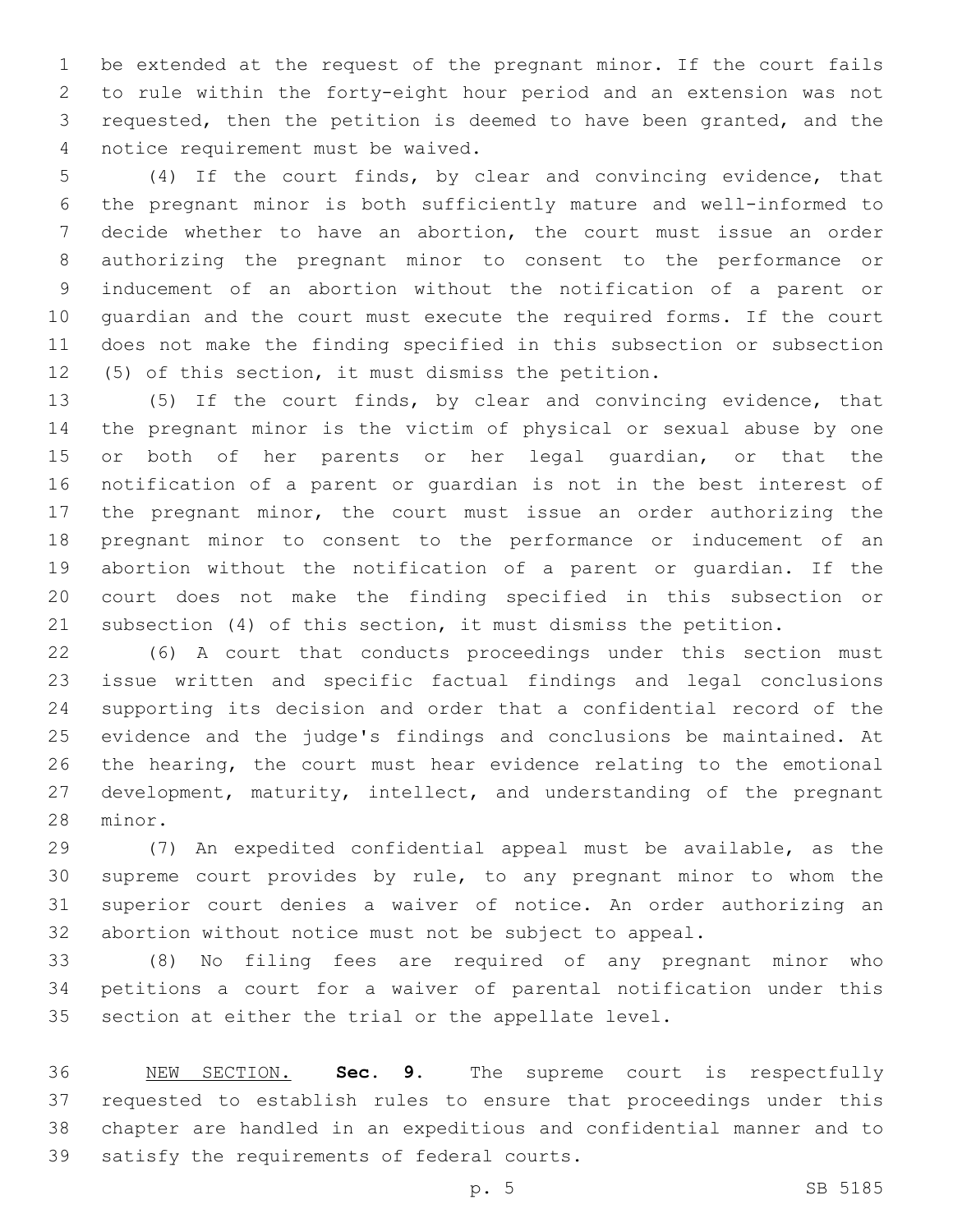NEW SECTION. **Sec. 10.** (1) Any person who intentionally performs an abortion with knowledge that or with reckless disregard as to whether the person upon whom the abortion is to be performed is a pregnant minor without providing the required notice is guilty of a gross misdemeanor. It is a defense to prosecution under this section that the pregnant minor falsely represented her age or identity to the physician to be at least eighteen years of age by displaying an apparently valid governmental record of identification such that a careful and prudent person under similar circumstances would have relied on the representation. The defense does not apply if the physician is shown to have had independent knowledge of the pregnant minor's actual age or identity or failed to use due diligence in determining the pregnant minor's age or identity.

 (2) Failure to provide a person with the notice required under this chapter is prima facie evidence of failure to provide notice and of interference with family relations in appropriate civil actions. The prima facie evidence does not apply to any issue other than failure to inform the parents or legal guardian and interference with family relations in appropriate civil actions. The civil action may be based on a claim that the act was a result of simple negligence, gross negligence, wantonness, willfulness, intention, or other legal standard of care. The laws of this state must not be construed to preclude the award of exemplary damages in any appropriate civil action relevant to violations of this chapter. Nothing in this chapter may be construed to limit the common law rights of parents or 26 legal quardians.

 (3) Any person not authorized to receive notice under this chapter who signs a waiver of notice under section 5(2) of this act 29 is guilty of a gross misdemeanor.

 (4) Any person who coerces a pregnant minor to have an abortion 31 is quilty of a gross misdemeanor.

 NEW SECTION. **Sec. 11.** (1) Nothing in this chapter may be construed as creating or recognizing a right to abortion.

 (2) It is not the intent of this chapter to make lawful an 35 abortion that is currently unlawful.

 NEW SECTION. **Sec. 12.** If any provision of this act or its application to any person or circumstance is held invalid, the